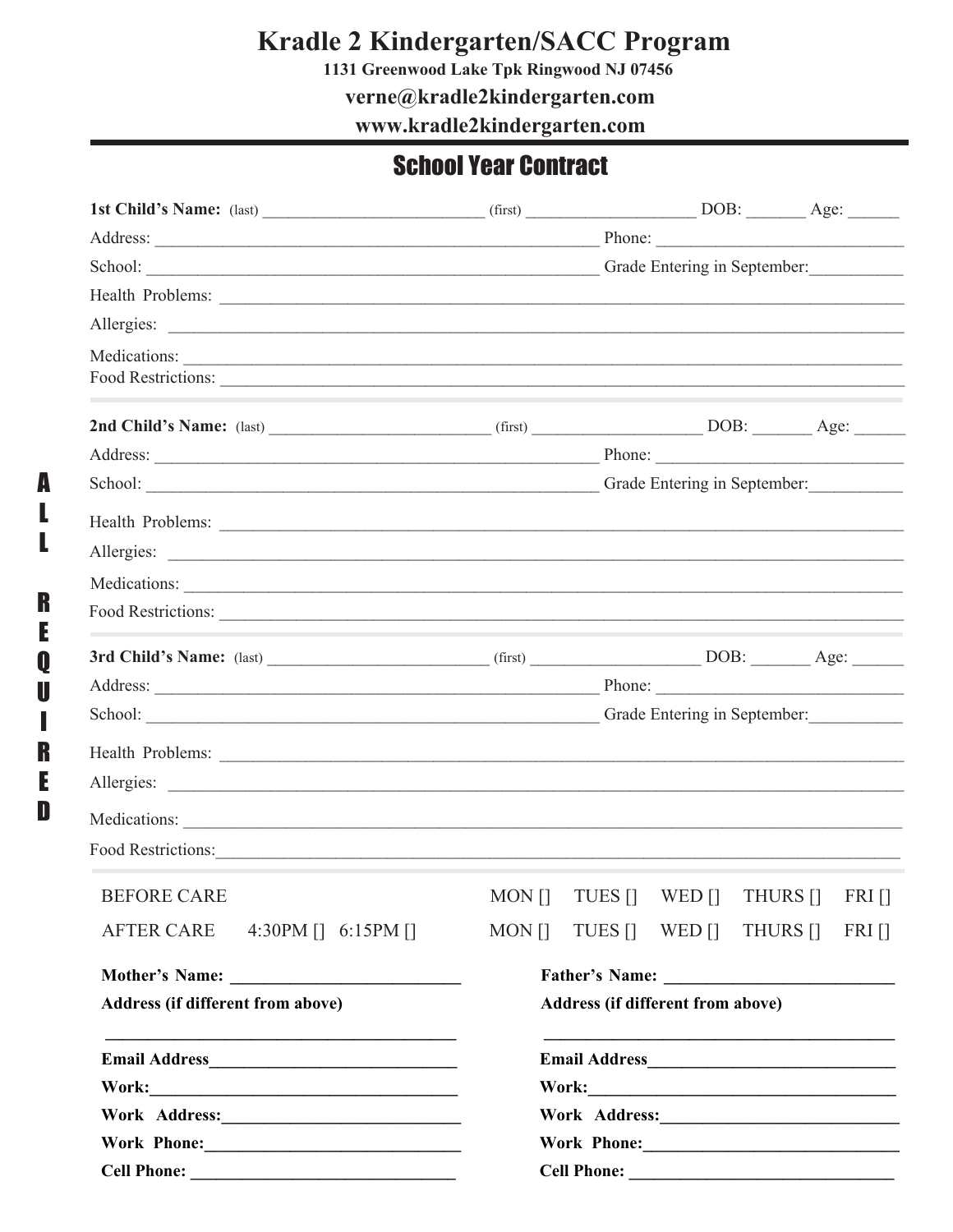$(i$ f applicable) Name of Custodial Parent $(s)$ :

Mother and Father are both authorized to pick up child.  $\square$  YES  $\square$  NO

• If non-custodial parent is not included among those persons authorized by the custodial parent to pick up the child, attach copy of appropriate documents (Court Order).

I agree to the all conditions set forth within this Enrollment Application Packet, and agree to pay the monthly tuition of \_\_\_\_\_\_\_\_\_\_\_\_\_ for the 10 month period of September-June plus the registration fee of \$60 per child or \$80 per family. If there is a schedule change it must be submitted in writing, 30 days prior to the date of said change.

Print Name of Parent/Guardian Signature of Parent/Guardian Date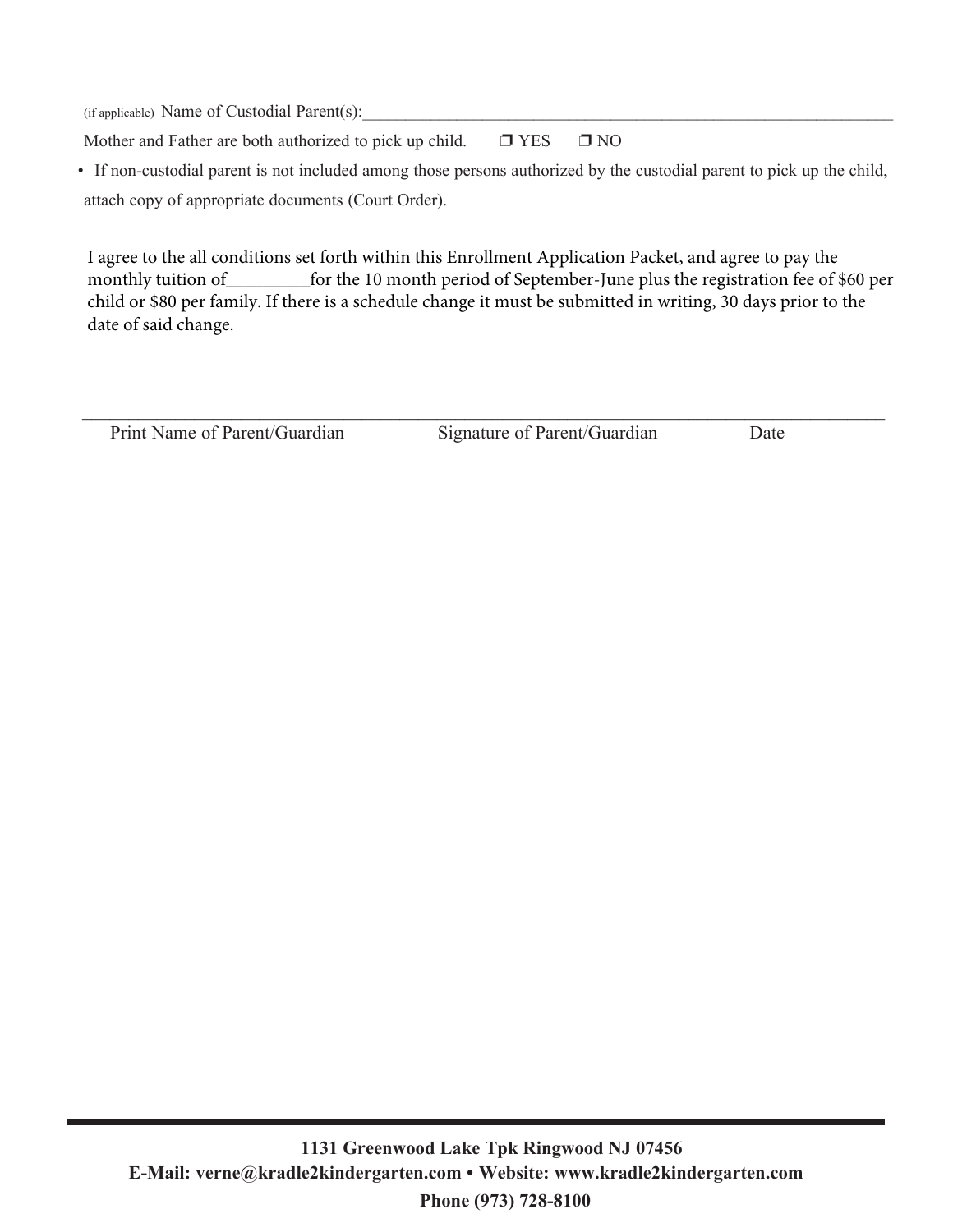In consideration of my child(ren)'s participation in the Kradle 2 Kindergarten SACC Program, I agree to the following terms and conditions:

- 1. All SACC programs operate in accordance with the Ringwood Board of Education school calendar. The tuition is based on a 181 school day year; therefore, each month's bill is the same amount September through June. Refunds will not be given for absences within a given month.
- **2. PAYMENT IS DUE ON THE 20th OF EACH MONTH. IF PAYMENT IS RECEIVED AFTER THE 25TH OF THE MONTH IT WILL BE CONSIDERED LATE, (EXCEPT IN JUNE, TUITION WILL BE CONSIDERED LATE IF NOT RECEIVED ON THE 1ST, AND A CHARGE OF \$25.00 WILL BE INCURRED). IF TUITION IS NOT PAID BY THE 6TH OF THE MONTH WITH THE LATE FEE, YOUR CHILD(REN) CANNOT RETURN TO THE PROGRAM UNTIL PAID. FOR EVERY WEEK YOUR CHILD(REN) IS OUT, AN ADDITIONAL \$10.00 WILL BE ADDED TO THE TUITION.**

#### **ONE FULL MONTH'S NOTIFICATION OF WITHDRAWAL FROM SACC IS REQUIRED AND MUST BE GIVEN ON THE 1ST OF THE MONTH PRECEEDING WITHDRAWAL.**

Tuition may be paid by Credit Card through the secure Parent Portal, or by check and mailed to or dropped off at: Kradle 2 Kindergarten 1131 Greenwood Lake Tpk Ringwood NJ 07456

#### **A \$60 per child or \$80 per family, non-refundable deposit is required at time of registration. If your child(ren) is going to be absent from the program, please call K2K at 973-728-8100 1 hour before their scheduled drop-off.**

- 3. The Kradle 2 Kindergarten SACC Before Care Program will be held at the following sites: Robert Erskine School, Peter Cooper School, and Hewitt School. It is the responsibility of the Parent/Guardian to walk their child(ren) to the entrance of the SACC program in the AM and drop off to a K2K SACC Staff member. .
- 4. The Kradle 2 Kindergarten SACC Program will be held free and harmless from any and all injuries occurring the Kradle 2 Kindergarten SACC program. to my child(ren), except as to such injuries that directly result from acts of negligence on the part of
- 5. I give permission for publication of any photographs that shall occasionally be taken for the K2K website, newspapers or other publications.
- 6. The Kradle 2 Kindergarten SACC Program reserves the right to cancel any of it's activities at it's discretion.
- 7. The sites for the K2K SACC After Care Program are Robert Erskine School, Peter Cooper School, and Hewitt School. I agree to pick up my child(ren) by 6:15 PM. I understand that it is my responsibility to provide alternative arrangements if I am unavailable to pick up my child(ren). I will refer to K2K SACC's Policy on lateness for procedures and fees regarding pick-ups after 6:15 PM.
- 8. I will personally pick up my child(ren) from the After School Program, except when I have authorized alternative arrangements. Authorized people must be 18 years of age or older.
- 9. I acknowledged the receipt of Homework Policy, Disciplinary Policy, Lateness Policy, Release of Children Policy and Parent/Children Responsibilities Document, Communicable Disease Policy, and Expulsion Policy.
- 10. In the event of late tuition payment, failure to pay tuition, repeated late pick-ups, or inappropriate behavior, the Kradle 2 Kindergarten School Age Child Care Program reserves the right to remove your child from the Program.
- 11. I have read this Contract and accept the terms and conditions as stated. I understand that failure to comply with the terms and conditions of this Contract may result in dismissal from the Program.

 $\mathcal{L}_\mathcal{L} = \mathcal{L}_\mathcal{L} = \mathcal{L}_\mathcal{L} = \mathcal{L}_\mathcal{L} = \mathcal{L}_\mathcal{L} = \mathcal{L}_\mathcal{L} = \mathcal{L}_\mathcal{L} = \mathcal{L}_\mathcal{L} = \mathcal{L}_\mathcal{L} = \mathcal{L}_\mathcal{L} = \mathcal{L}_\mathcal{L} = \mathcal{L}_\mathcal{L} = \mathcal{L}_\mathcal{L} = \mathcal{L}_\mathcal{L} = \mathcal{L}_\mathcal{L} = \mathcal{L}_\mathcal{L} = \mathcal{L}_\mathcal{L}$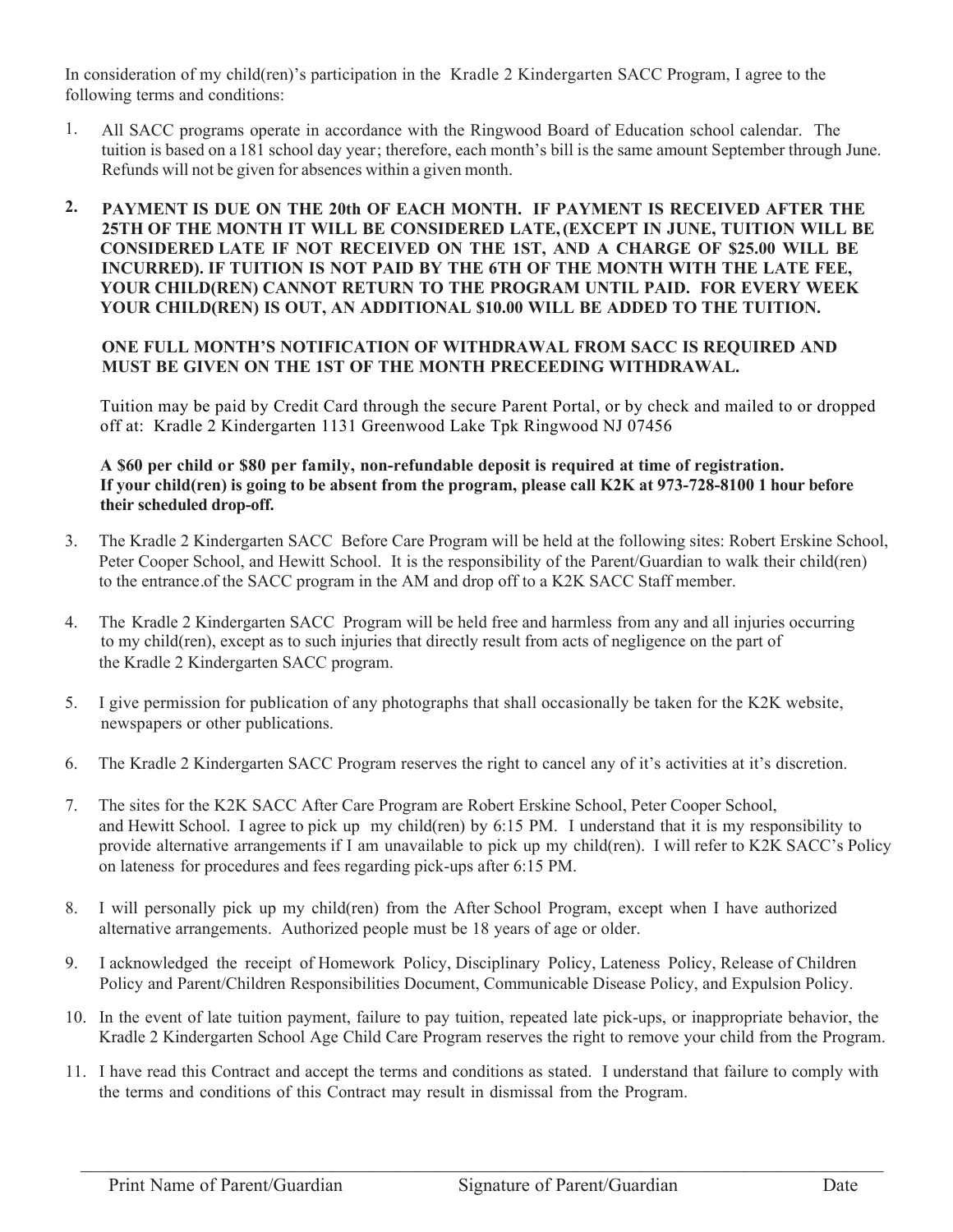# ACTIVITY PERMISSION:

Child(ren) that attend the program will not be permitted to leave the program for any reason unless they have written permission from a Parent/Guardian.

Print Name of Parent/Guardian Signature of Parent/Guardian Date

# AUTHORIZED PICK UP INFORMATION:

Below are authorized people for pick-up of the child(ren) in addition to the Mother, Father or Legal Guardian: (Two Names Required)

| Name                          | Relationship                 | Phone |      |
|-------------------------------|------------------------------|-------|------|
| Address                       |                              |       |      |
| Name                          | Relationship                 | Phone |      |
| Address                       |                              |       |      |
|                               |                              |       |      |
| Print Name of Parent/Guardian | Signature of Parent/Guardian |       | Date |

## IMPORTANT NOTIFICATIONS:

**It should be noted that in case of an emergency evacuation of the school building your child(ren) will be transported by School Bus to a safe/secure location. You will be notified by phone of where your child(ren) should be picked up in the event an emergency occurs.**

| Print Name of Parent/Guardian               | Signature of Parent/Guardian | Date |
|---------------------------------------------|------------------------------|------|
| AUTHORIZED FOR EMERGENCY CARE:              |                              |      |
| Physician's Name                            | Phone                        |      |
| Address                                     |                              |      |
| By my signature, I attest to the following: |                              |      |
| • All of the above information is correct.  |                              |      |

- I hereby authorize emergency medical care for my child during attendance at Kradle 2 Kindergarten SACC Program, if treatment is required.
- I authorize the administering of anesthetics and other procedures deemed necessary by the attending physician.
- I have received a copy of the written guidelines to facilitate program operation and discipline policy.
- My child is in good health and has no restrictions.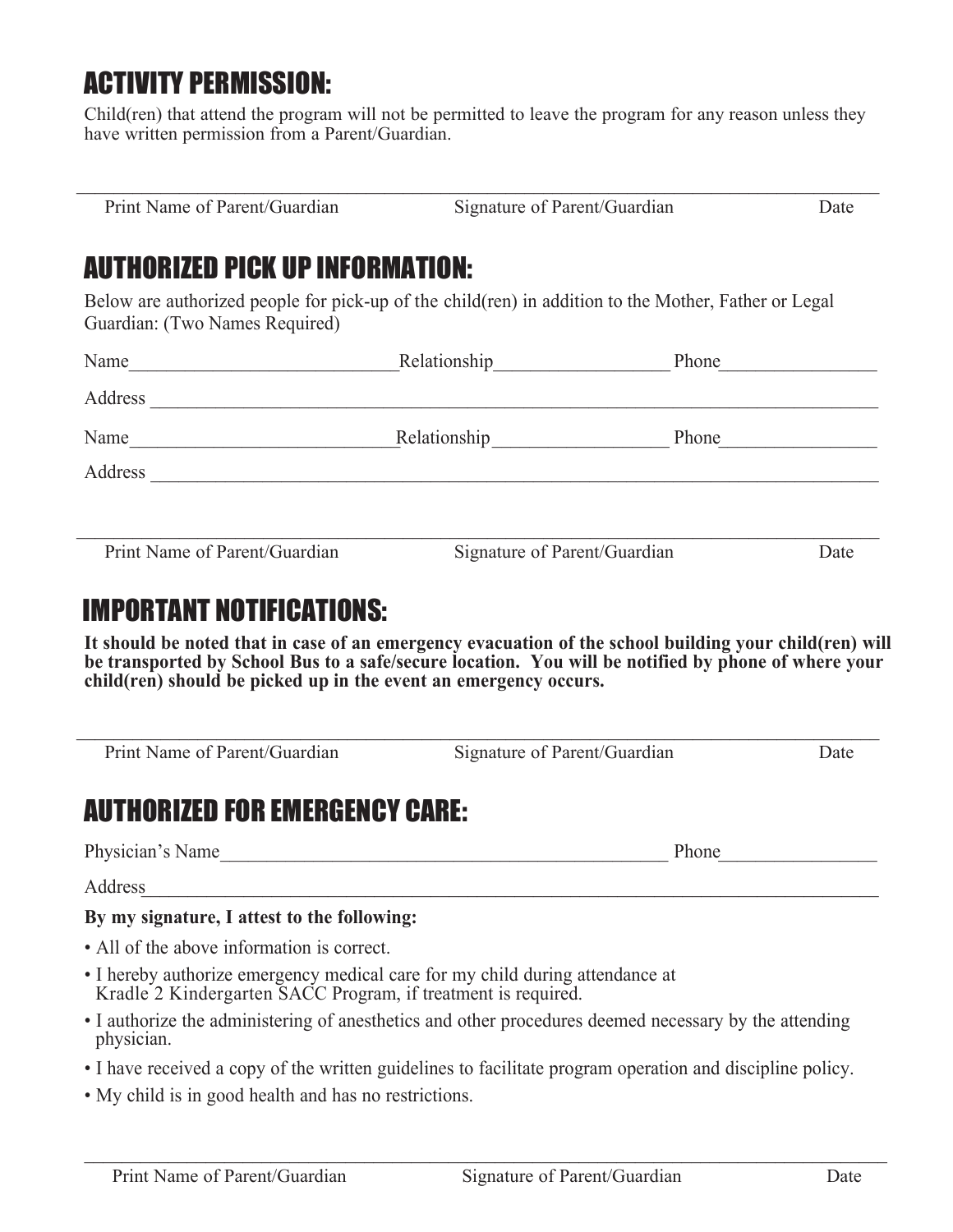### **KRADLE 2 KINDERGARTEN SACC TUITION POLICY**

An annual registration fee of **\$60/Child \$80/Family**(2 or more children), Is **DUE JULY 20TH, 2022** along with **SEPT TUITION FOR THE 2022-2023 SCHOOL YEAR**. Tuition is due on the 20th of each month for the following month. It is your responsibility to submit payment to: Kradle 2 Kindergarten 1131 Greenwood Lake Tpk, Ringwood N.J., 07456. You may also sign up for automatic charges to your Credit Card. Credit card payments will be processed on the first of every month.

**Regardless of a child's illness, vacation, changes in schedule, or any absences due to school activities or otherwise, the full monthly tuition payment is due. For your convenience we accept Visa, MasterCard and American Express. A \$6 technology fee will be charged to all accounts. To set up automatic monthly payment, please visit www.mybrightwheel.com for information or call Verne at (973) 728-8100 for more information. Credit cards are billed on the first of every month.**

**Drop-ins are available at the rate of \$55/day for before care, and \$75/day for after care. Drop-ins must be scheduled at least 24 hrs in advance and are on a first come fist serve basis**

| # Of Days | 7:00 AM  | # Of Days | 4:30 PM  | 6:00 PM  | <b>COMBO</b> |
|-----------|----------|-----------|----------|----------|--------------|
|           |          |           |          |          |              |
| 1 - 3     | \$160.00 | $1 - 3$   | \$220.00 | \$270.00 | \$360.00     |
|           | \$180.00 |           | \$250.00 | \$300.00 | \$390.00     |
| 5         | \$200.00 | 5         | \$290.00 | \$340.00 | \$440.00     |

#### **MONTHLY TUITION SCHEDULE**

The above rates are **MONTHLY**. Tuition is based on a **181-DAY SCHOOL YEAR**. Therefore, each month's bill is the **SAME** amount September through May, and due the 20th of every month. **WITH THE EXCEPTION OF JUNE WHEN TUITION WILL BE DUE ON THE 1st AND IF PAID ANYTIME AFTER THAT WILL BE CONSIDERED LATE**

#### **OTHER PAYMENT INFORMATION**

Tuition received after the 25th of the month is considered LATE and a charge of \$25.00 will be incurred. **If tuition is not paid by the 26th of the month along with the late fee, your child(ren) CANNOT return to the program. For every week your child(ren) is out, an additinal \$10.00 will be added to the monthly tuition.**

A Returned Check fee of \$25.00 **(must repay tuition & fee by credit card or cash ONLY**) will be charged for any check returned for any reason.

#### **ANYONE WISHING TO WITHDRAW FROM PROGRAM MUST GIVE A 30-DAY WRITTEN NOTICE ON THE 1st OF THE MONTH PRECEEDING WITHDRAWAL**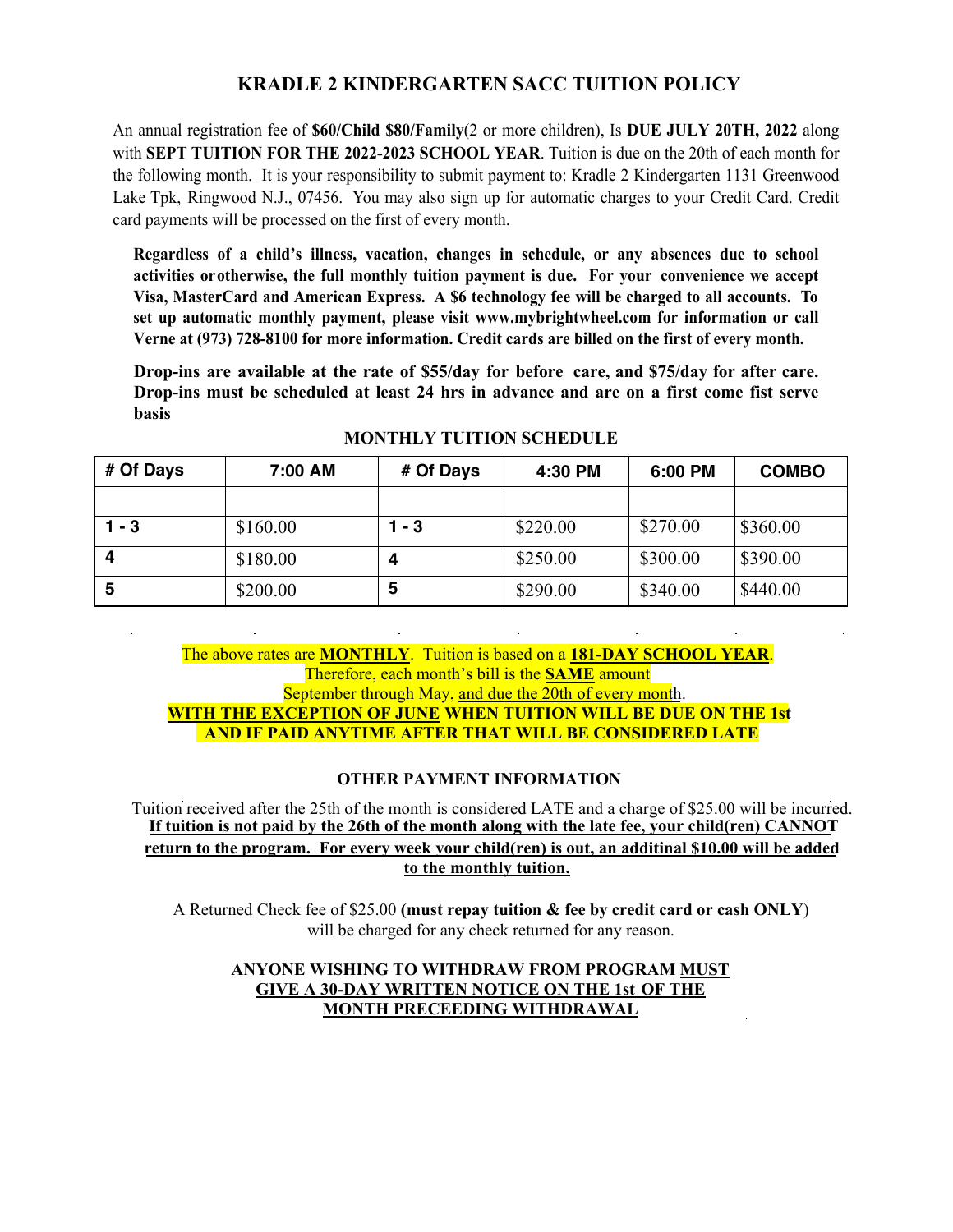### **Kradle 2 Kindergaten/SACC Program**

 **1131 Greenwood Lake Tpk Ringwood NJ 07456 E-Mail: verne.k2knj@gmail.com • Website: www.kradle2kindergarten.com Phone (973) 728-8100**

Dear Parent/Guardian:

In keeping with New Jersey's child care center licensing requirements, we are obliged to provide you, as the parent of a child enrolled at our center, with this informational statement.

The statement highlights, among other things: your right to visit and observe our center at any time without having to secure prior permission; the center's obligation to be licensed and to comply with licensing standards; and the obligation of all citizens to report suspected child abuse/neglect/exploitation to the State's DHS Child Abuse/Neglect Hotline Toll Free at: 1-877-NJ ABUSE (1-877-652-2873).

Please read this statement carefully and, if you have any questions, feel free to contact me at 973-728-8100.

Sincerely,

Verne Taukus Administrative Director

### **Please complete and return this portion to the center. (Please print)**

**Name of Child: \_\_\_\_\_\_\_\_\_\_\_\_\_\_\_\_\_\_\_\_\_\_\_\_\_\_\_\_\_\_\_\_\_\_\_\_\_\_\_\_\_\_\_\_\_\_\_\_\_\_\_**

**Name of Parent: \_\_\_\_\_\_\_\_\_\_\_\_\_\_\_\_\_\_\_\_\_\_\_\_\_\_\_\_\_\_\_\_\_\_\_\_\_\_\_\_\_\_\_\_\_\_\_\_\_\_**

**I have read and received a copy of the Information to Parents document prepared by the Office of Licensing Child Care & Youth Residential Licensing in the Department of Human Services.** 

 $\mathcal{L}_\mathcal{L} = \{ \mathcal{L}_\mathcal{L} = \{ \mathcal{L}_\mathcal{L} = \{ \mathcal{L}_\mathcal{L} = \{ \mathcal{L}_\mathcal{L} = \{ \mathcal{L}_\mathcal{L} = \{ \mathcal{L}_\mathcal{L} = \{ \mathcal{L}_\mathcal{L} = \{ \mathcal{L}_\mathcal{L} = \{ \mathcal{L}_\mathcal{L} = \{ \mathcal{L}_\mathcal{L} = \{ \mathcal{L}_\mathcal{L} = \{ \mathcal{L}_\mathcal{L} = \{ \mathcal{L}_\mathcal{L} = \{ \mathcal{L}_\mathcal{$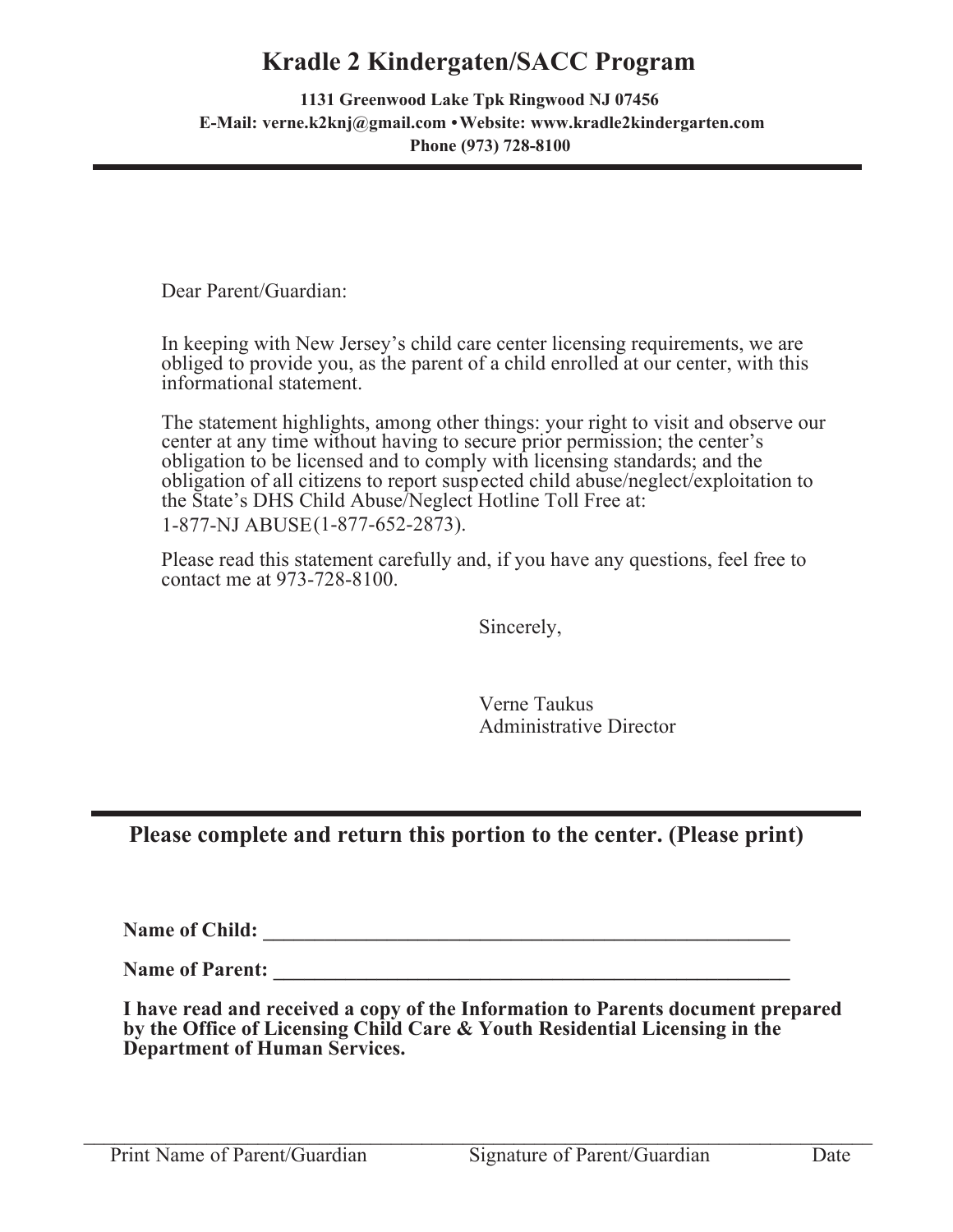#### **KRADLE 2 KINDERGARTEN SACC DISCIPLINARY POLICY**

Children who know what is expected of them will likely be more responsible to rules. Behavior that is destructive to oneself or to others will not be tolerated in our program.

The following policy will be utilized when deemed necessary. However, each individual case will be reviewed and acted upon individually.

**Any student involved in a fight or who is disrespectful to any teacher or person will be automatically suspended from K2K SACC FOR ONE WEEK(NOT INCLUDING WEEKENDS) BEGINNING THE DAY AFTER THE INCIDENT OCCURS**

**BITING POLICY: Any child who bites another child or staff member will be** automatically suspended from the program for one week – no refund will be given

### **NO ELECTRONICS OF ANY KIND ARE PERMITTED IN THE KRADLE 2 KINDERGARTEN SACC PROGRAM.**

#### **DISCIPLINARY STEPS**

When inappropriate behavior occurs, the child will be given a verbal warning at the first occurrence, however the **incident will be documented on a incident referral form, which the parent will be required to sign.** The child will be redirected to another activity and/or removed from a situation where conflict exists.

#### **Depending on the severity of the "incident" it will be decided by the Site Director if the write-up will be considered as an "incident" or "disciplinary". The parent/guardian will be notified at pickup.**

#### **In the event that inappropriate behavior continues to exist, the following actions will be taken**

• Inappropriate behavior will be documented on an incident or disciplinary referral form. Discussion will take place between the Parent/Guardian and the Program Supervisor(s). The Parent/Guardian will be required to sign the form.

• If a child accumulates a total of three (3) disciplinary referrals; including all programs attending, the Parent/Guardian will be asked to keep the child home for one (1) week. **No refund will be given.**

• If a serious conflict still exists and a fourth disciplinary referral is written, the child's enrollment in the SACC Program will be **terminated without a refund**.

#### **REMINDER**: **Please inform the staff if your child is having a problem with another child. We also ask that you remind your child to notify a staff member if an incident occurs so it can be dealt with immediately. We ask that you do not deal with any incident between children on your own. We appreciate your cooperation**.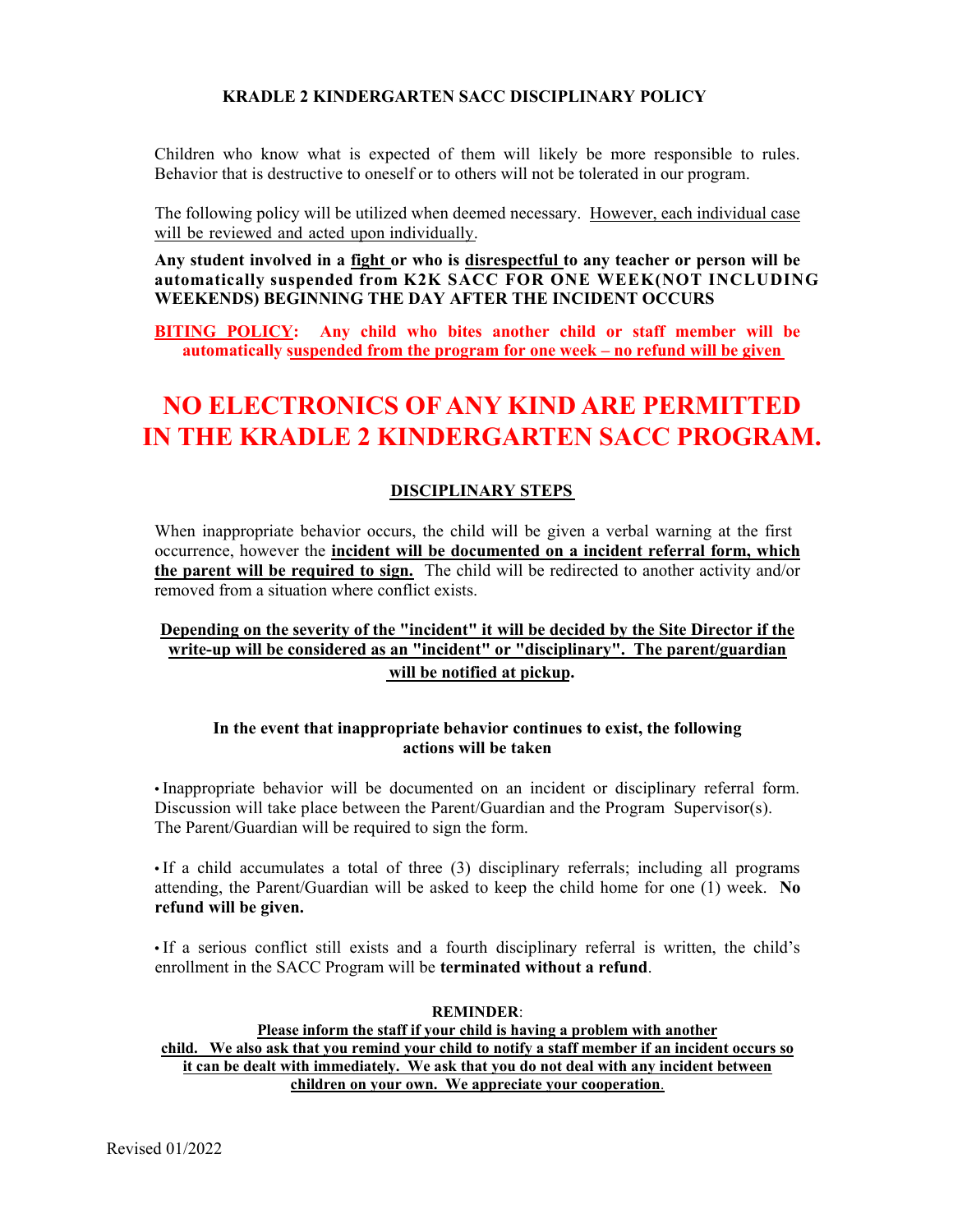#### **KRADLE 2 KINDERGARTEN SACC HOMEWORK POLICY**

The Kradle 2 Kindergarten SACC Program realizes the importance that homework plays in the education of children. we have developed a K2K SACC Homework policy

The K2K SACC Program agrees that homework is an integral part of classroom activity and homework during their time at K2K SACC. therefore, the children enrolled in K2K SACC After care will have the opportunity to do their

The children will have the opportunity to do their homework for approximately one hour to one hour and 15 minutes, Monday through Friday. The children will be supervised at all times by a staff member in an atmosphere conducive to doing homework. Staff members will be available to **guide** the children. **They will not do the homework**  f**or them, nor will there be individual tutoring.** If you have any special concerns regarding homework for your child(ren), please speak to a staff member. We have many children a day doing homework and we cannot allow the staff members to spend time with your child(ren) on an individual basis. The K2K SACC staff are not responsible for making sure the homework is correct and/or complete.

It is the child(ren)'s responsibility to have the necessary materials needed to complete assignment, i.e. pencils, pens, crayons, scissors, graph paper, etc. These items will not be provided We ask parents/guardians to help their child(ren) be prepared. They will not be able to complete assignments without the proper tools.

We will do our best to help your child(ren) assume a willing responsibility for completion of their homework, which is an extension of their classroom learning.

**Children need quiet and must be able to concentrate during homework time. It may become necessary to institute a discipline policy for the homework segment of K2K SACC. If any child is not doing his/her homework and has become disruptive in the homework area, they will be asked leave and resume another activity. The child will be allowed back into the homework area the following day. If a second offense occurs, the child will be asked to leave the homework area, a written notice will be given to the parent/guardian. The child(ren) will be allowed to return to the homework area the following day. If a third offense occurs, the child WILL NOT be allowed in the homework area for the balance of the year. A verbal warning will be given and the parent/guardian will be notified**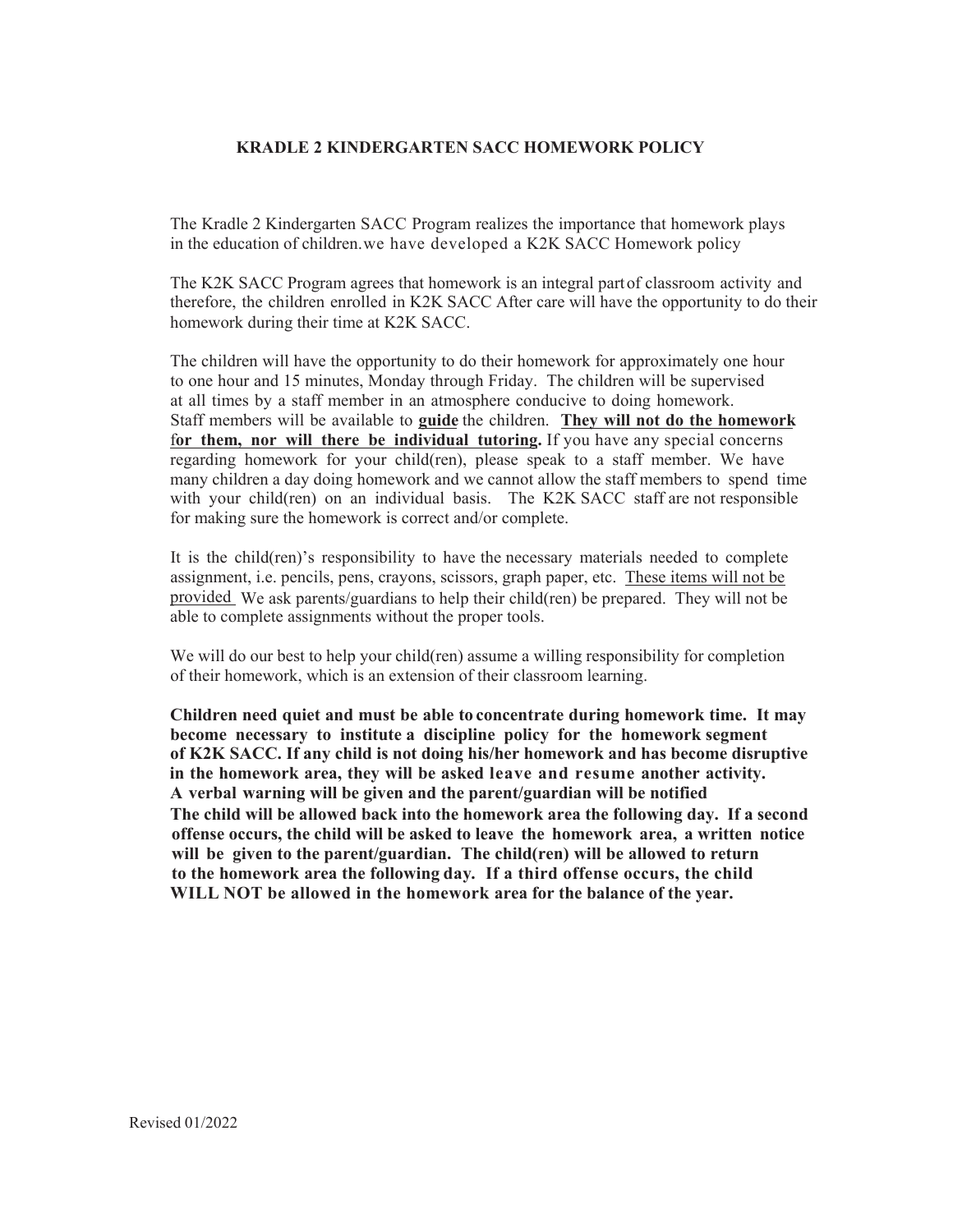#### **KRADLE 2 KINDERGARTEN SACC POLICY ON LATENESS**

#### **The K2K SACC Program understands that situations may occur that will cause a Parent/Guardian to pick up their child late. Therefore, the SACC Program has adopted the following Policy on Lateness.**

The After Care Program closes promptly at  $6:15PM$ . Pick-up times are  $4:30PM$  and  $6:15PM$ . On those rare occasions if you are anticipating being delayed, please make arrangements for a person on your Alternate Pick-Up form to pick up your child. If a child is not picked up by their scheduled pick-up time at 4:30PM, or 6:15PM, the Child Care Program must be contacted by phone. Staff will attempt to contact parents, and alternate pick-ups if necessary for children that remain at the program until after 6:15PM. There will be a \$15 late charge for children picked up between  $4:30-4:45PM$  and  $6:15-6:30PM$ . After  $4:45PM$ , and  $6:30PM$ , the late fee is \$1 per minute. In the event that a child remains in the After Care Program for one hour (7:15PM) after closing and staff has not spoken directly to a parent or alternate pick-up who is on the way, staff will call DYFS 24-hour hotline to seek assistance in caring for the child until the parent (or alternate pick-up) can pick up the child.

#### **THE FOLLOWING PROCEDURES WILL APPLY FOR ALL LATE PICK-UPS.**

| Late 1 | A fee of \$15.00 for the first 15 minutes and \$1.00 for each additional<br>minutes until 1 hour after scheduled pick-up time when the appropriste<br>people will be contacted. |
|--------|---------------------------------------------------------------------------------------------------------------------------------------------------------------------------------|
| Late 2 | A fee of \$25.00 for the first 15 minutes and \$25.00 for each additional<br>fifteen minutes or any part thereof.                                                               |
| Late 3 | In addition to the \$25.00 fee, the child will be suspended<br>from the program for 1 week.                                                                                     |
| Late 4 | The child's enrollment in the SACC Program will be<br>terminated without a refund.                                                                                              |

#### **ALL LATE FEES MUST BE PAID IN FULL BY THE FOLLOWING DAY OR YOUR CHILD WILL NOT BE PERMITTED TO RETURN TO ANY SACC PROGRAM.**

**Reminder-your child will only be released to those people specifically named on your authorized pick up list, unless we are notified to the contrary.** 

**The Staff appreciates your cooperation and consideration regarding this matter**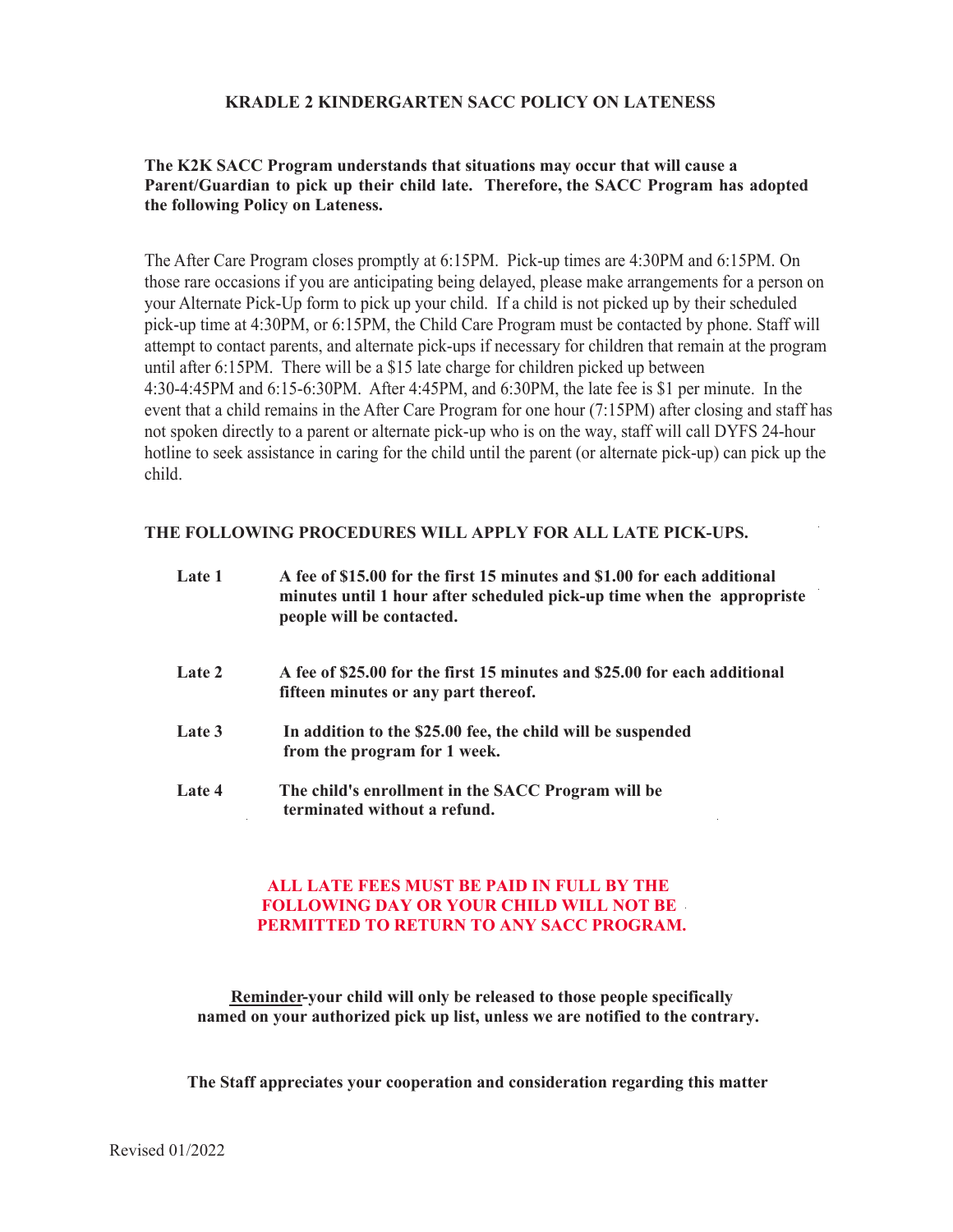#### **KRADLE 2 KINDERGARTEN SACC EXPULSION POLICY**

Unfortunately, there are sometimes reasons we have to expel a child from our program either on a short term or permanent basis. We want you to know we will do everything possible to work with the family of the child(ren) in order to prevent this policy from being enforced. The following are reasons we may have to terminate or suspend a child from this center:

#### **Parental Actions For Child Expulsion**

- Failure to pay/habitual lateness in payments.
- Failure to complete required forms including the child's immunization records
- Habitual tardiness when picking up your child.
- Physical or verbal abuse to staff.
- $\bullet$  Other (explain)

#### **Child's Actions For Expulsion**

- Failure of child to adjust after a reasonable amount of time.
- Uncontrollable tantrums/angry outbursts.
- Ongoing physical or verbal abuse to staff or other children.
- Excessive biting.
- $\bullet$  Other (explain)

#### **Proactive Actions That Will Be Taken In Order To Prevent Expulsion**

- Staff will try to redirect child from negative behavior.
- Staff will reassess classroom environment, appropriate activities, supervision.
- Staff will always use positive methods and language while disciplining children.
- Staff will praise appropriate behaviors.
- Staff will consistently apply consequences for rules.
- Child will be given verbal warnings.
- A brief time-out will be given so child can regain control.
- Child may lose certain privileges. (explain)
- Child's disruptive behavior will be documented and maintained in confidentiality.
- Parent/guardian will be notified verbally.
- Parent/guardian will be given written copies of the disruptive behaviors that might lead to expulsion.
- The director, classroom staff, and parent/guardian will have a  $conference(s)$  to discuss how to promote positive behaviors.
- The parent/guardian will be given literature or other resources regarding methods of improving behavior.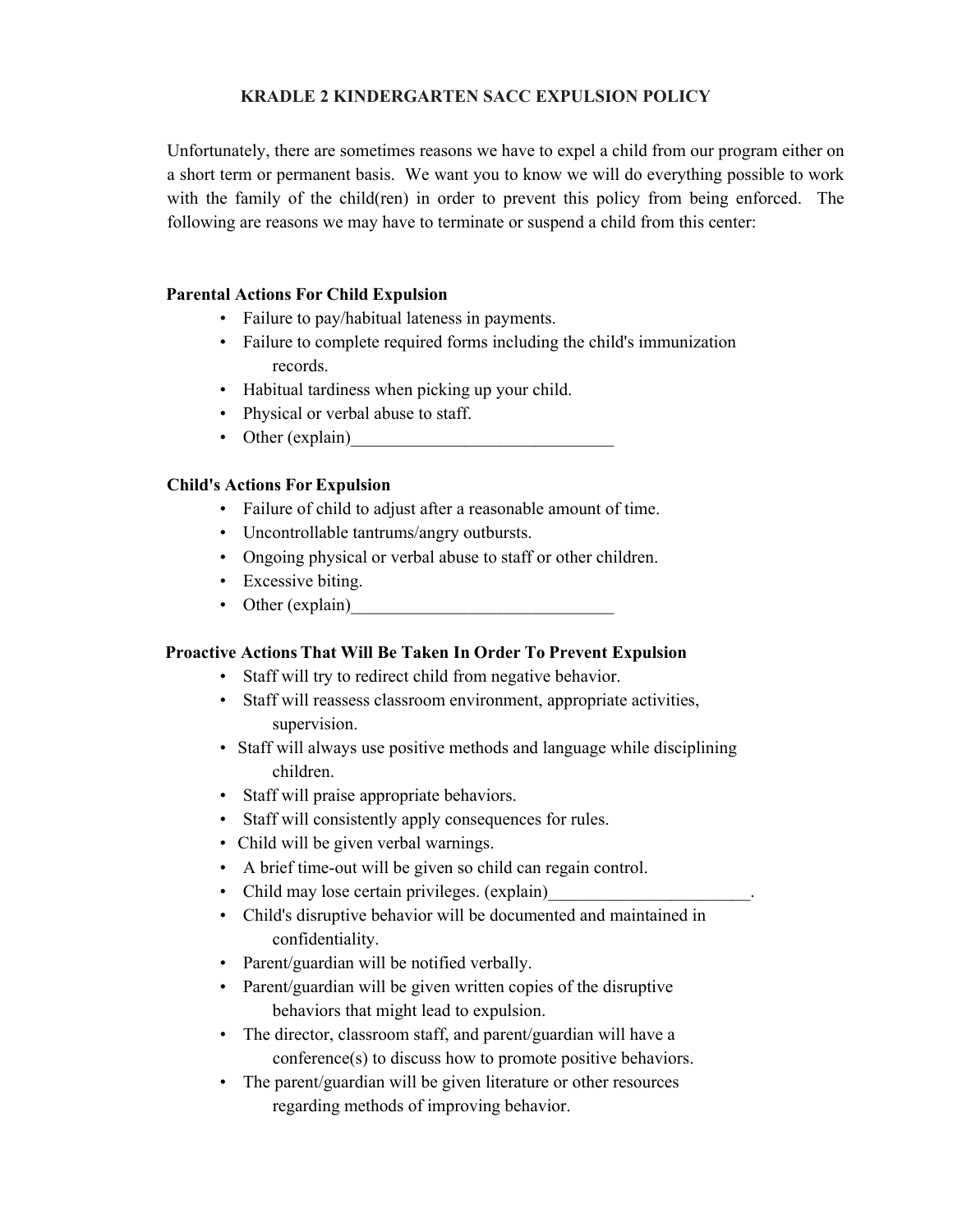- Recommendation of evaluation by professional consultation on premises.
- Recommendation of evaluation by local district child study team.

### **Schedule of Expulsion**

If after the remedial actions above have not worked, the child's parent/guardian will be advised verbally and in writing about the child's or parent's behavior warranting an expulsion. An expulsion action is meant to be a period of time so that the parent/guardian may work on the child's behavior or to come to an agreement with the center.

- The parent/guardian will be informed regarding the length of the expulsion period.
- The parent/guardian will be informed about the expected behavioral changes required in order for the child or parent/guardian to return to the center.
- The parent/guardian will be given a specific expulsion date that allows the parent/guardian an adequate amount of time to seek alternate child care (approximately one to two weeks notice depending on the risk to other children's welfare or safety).
- Failure of the child/parent to satisfy terms of the plan may result in permanent expulsion from the center.

### **A Child Will Not Be Expelled** If a

child's parent/guardian:

- **1.** Made a complaint to the Office of Licensing regarding a center's alleged violations of the licensing requirements (1-877-667-9845)
- **2.** Reported abuse or neglect occurring at the center. (1-800-215-6853 or 1-800-792-8610 (after 5 p.m.)
- **3.** Questioned the center regarding policies and procedures. Without giving the parent/guardian an adequate amount of time to make other child care arrangements.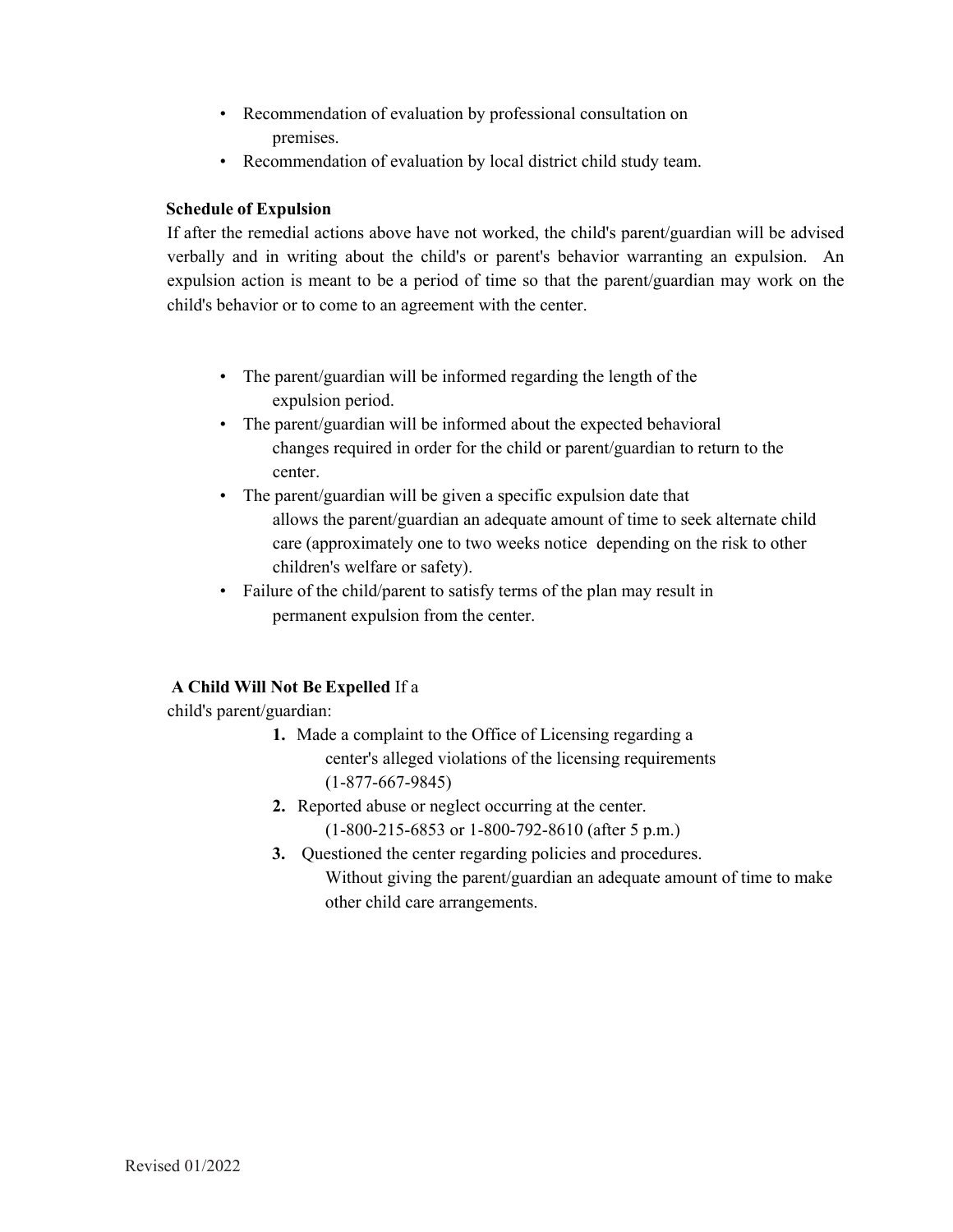#### **KRADLE 2 KINDERGARTEN SACC POLICY ON COMMUNICABLE DISEASE**

The state requires each center to have a written policy on the management of communicable diseases. No child or staff member with an excludable communicable disease can be admitted to or remain at the center. The following is a list of Excludable Communicable Diseases designated by the State of New Jersey, Department of Licensing:

#### **Table of Excludable Communicable Diseases**

| <b>Respiratory Illness</b>        | <b>Gastrointestinal Illness</b> | <b>Contact Illness</b> |
|-----------------------------------|---------------------------------|------------------------|
| Chicken Pox German                | Giardia Lamblia*                | Impetigo               |
| Measles* Mumps*                   | Hepatitis $A^*$                 | Lice                   |
| Strep Throat* Tuberculosis*       | Salmonella*                     | <b>Scabies</b>         |
| Whooping Cough*                   | Shingella*                      |                        |
| Homophiles Influenza <sup>*</sup> | $E$ -Coli $*$                   |                        |

#### \* Reportable diseases as specified in N.J.A.C. 10:122-7 10(a)

If a child contracts any of the above diseases , please report it to us immediately. The child may not return to school without a doctor's note stating that the child presents no health risk to him/herself or others.

If there is an outbreak of any excludable disease at our center, each parent whose child may have been exposed to the disease will get a written notice of the outbreak.

If a child or staff member has contracted the chicken pox, the center needs a note from the parent or the staff member stating at least 6 days have elapsed since the onset of the rash.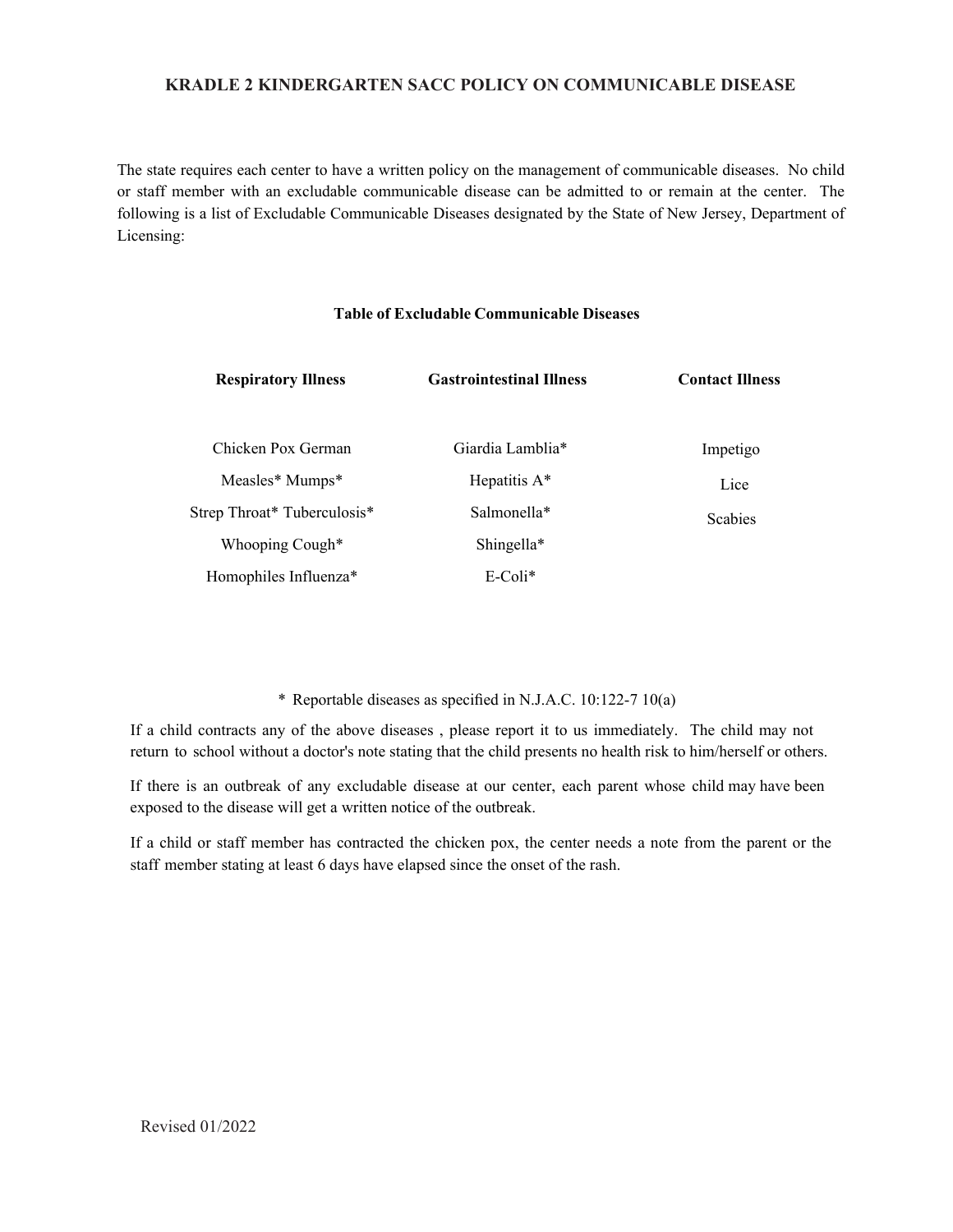### **KRADLE 2 KINDERGARTEN SCHOOL AGE CHILD CARE(SACC)**

### **GUIDELINES TO FACILITATE PROGRAM OPERATION**

#### **PARENTS/GUARDIANS RESPONSIBILITIES**:

Parents/Guardians are responsible to do the following:

- 1. Be respectful of all Staff members and if there is an issue which needs to be discussed with a Staff member it must be directed to the **Supervisor** on duty and not in front of other children. **If a parent is disrespectful or abusive to any staff member, the Administration has the right to remove their child from the Kradle 2 Kindergarten SACC program – no refund will be given**
- **2. Notify Kradle 2 Kindergarten SACC Office if their child(ren) are out sick and will not be attending the program, NO LATER THEN 2:00PM FOR THE AFTER CARE PROGRAM AND AT LEAST 1 HR PRIOR TO SCHEDULED ARRIVAL FOR THE BEFORE CARE PROGRAM ON THE DAY OF THE ABSENCE**
- 3. Observe the rules of the Kradle 2 Kindergarten School Age Child Care Program.
- 4. Listen to concerns that staff members have about their child's behavior and to work through an agreeable solution to any problem that may occur.
- 5. Know the discipline procedures of the Program.
- 6. Replace any equipment that their child is responsible for misusing.
- 7. Comply with program sign-in and sign-out procedures. If picking your child(ren) up early from their respective school, you must sign them out All Kradle 2 Kindergarten SACC enrollees will be dismissed to the designated area in their respective school.
- **8. Notify Kradle 2 Kindergarten SACC of withdrawal from program AT LEAST** . **ONE MONTH IN ADVANCE AND IN WRITING.**
- 9. Pay tuition on time.

#### **10. Keep all records up-to-date with regard to phone numbers, address, authorized pickup information.**

11. Pick up child(ren) on time.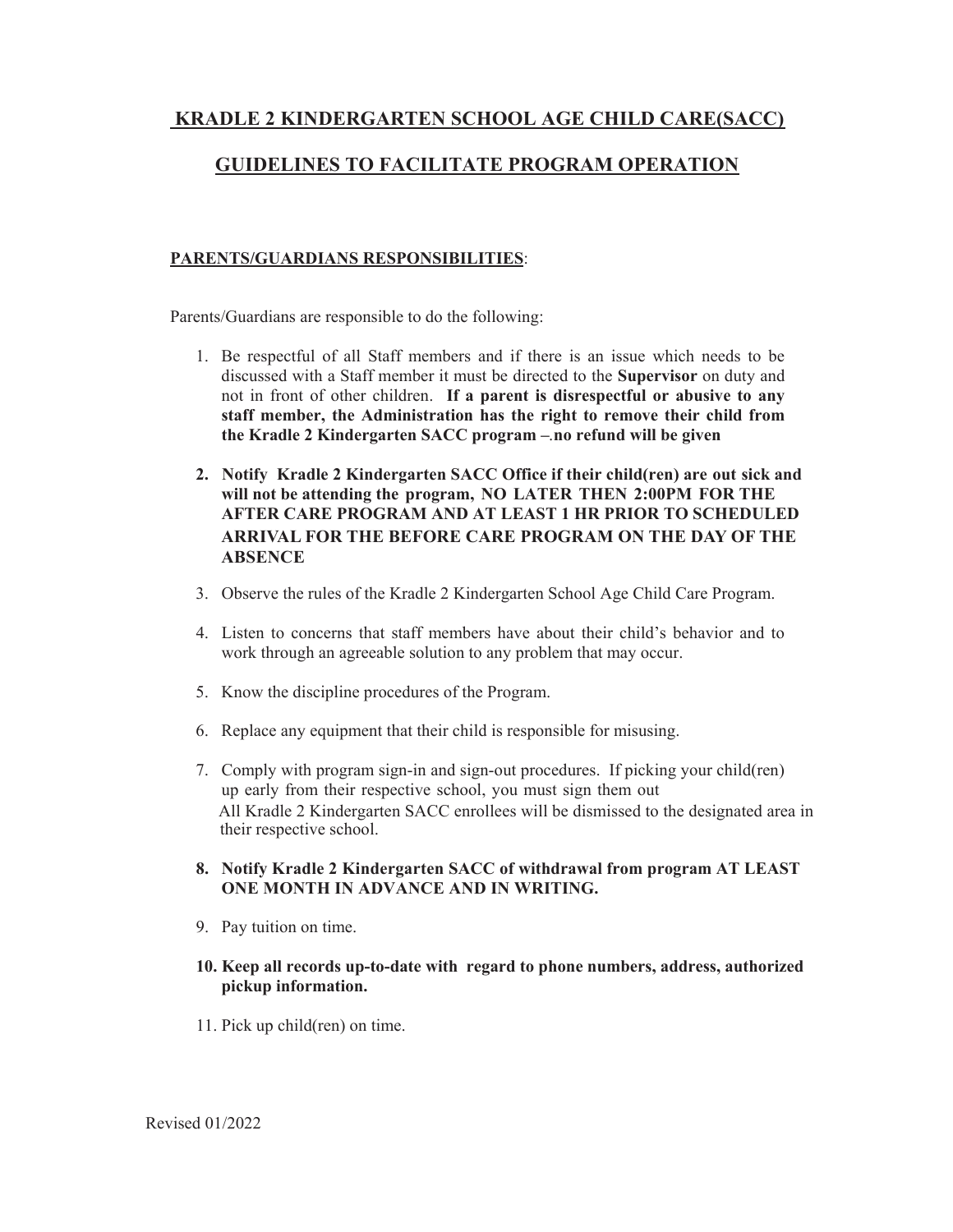# **KRADLE 2 KINDERGARTEN SCHOOL AGE CHILD CARE(SACC)**

### **GUIDELINES TO FACILITATE PROGRAM OPERATION**

#### **CHILD RESPONSIBILITIES**

Children need to be responsible for the following:

- 1. To respect all staff members, as well as other children. If a child is continually disrespectful to any staff member, the Program Supervisor and/or the Program Director or Administrative Director reserves the right to remove the child from the program, either by a suspension or final termination.
- 2. To learn to take the consequences for their own actions.
- 3. For respecting the rules that guide them during the Kradle 2 Kindergarten SACC day and for controlling their feelings so that their actions to do not harm anyone in the program.
- 4. For not willfully destructing or harming any equipment or property in the building or anyone else's while they are in the program.
- 5. For sharing equipment and facilities with all children in the program.
- 6. For remaining with a staff member at all times and notifying them if they need to go to another area.
- 7. For respecting the rules of the Kradle 2 Kindergarten SACC Program.
- 8. For dressing appropriately for indoor and outdoor play.
- 9. For returning materials and equipment to the place they found them before taking out a new activity.
- 10. For carrying out an activity that they committed themselves to perform.

If any or all of the above responsibilities are consistently disobeyed, and the disciplinary policy is not followed, the administration has the right to remove this child from the program and no refund will be given.